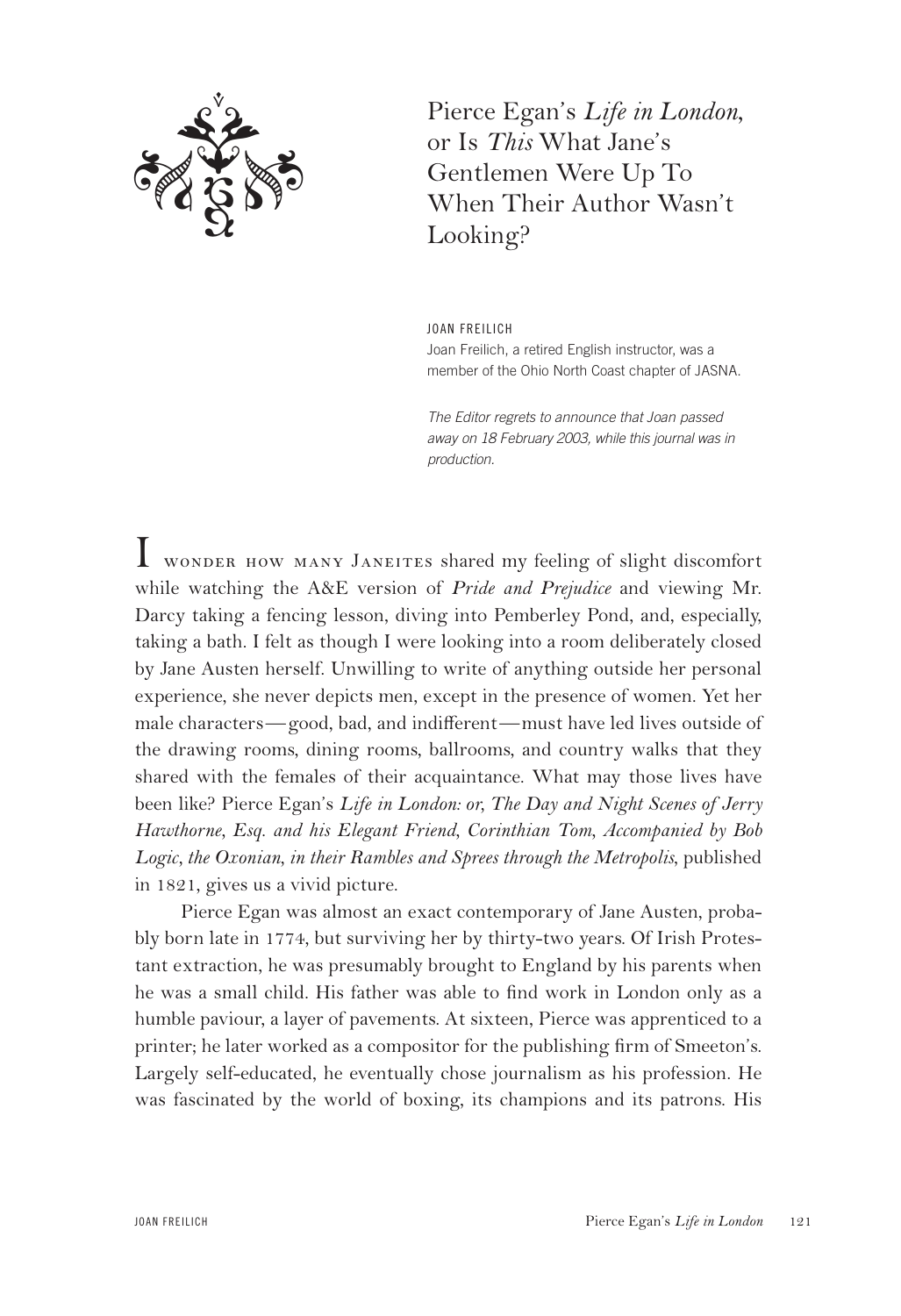book, *Boxiana: or, Sketches of Ancient and Modern Pugilism*, published in 1812, first made him famous. The work that became the talk of the town, however, was *Life in London*, dedicated to King George IV, the former Prince Regent (Reid 5–11). Although published four years after Jane Austen's death, it described masculine lives in the capital that were representative of her own lifetime.

Introducing the 1869 edition of the book, the publisher, John Camden Hotten, reminisced:

It took both the town and country by storm. . . . Edition after edition was called for. . . . All the announcements from Paternoster Row were of books, great and small, depicting life in London; dramatists at once turned their attention to the same subject, and tailors, bootmakers, and hatters recommended nothing but Corinthian shapes and Tom and Jerry patterns. (Egan 10)

*Life in London*, which has been aptly described as "neither quite a novel nor quite anything else," was "a hugely successful foray into the high and low life of the city . . ." (Thomson). It owed its popularity to its graphic accuracy, racy slang, and the lively impression it gave of the rough vitality of the Regency. Again, quoting Hotten in 1869: "The age was the age of excesses of vulgar refinement and unreal politeness . . . [,] of coarse caricatures, of dueling, and of the glorious three-bottle system after dinner. There is no deception about the present book—and therefore its value as a true picture of life fifty years ago" (Egan 9).

Sharing many aspects of a guide book, *Life in London*, with its muchadmired illustrations by the Cruikshank brothers, goes beyond the usual province of that type by including descriptions of frauds, such as fake beggars, pickpockets, and fortune-tellers, the locations of gin taverns, and the usual haunts of prostitutes. It presents city life through the adventures of three young men: Corinthian Tom, Jerry Hawthorne, Esq., and Bob Logic, the Oxonian.

Tom, whose sobriquet "Corinthian" means a wealthy man-about-town, is the only son of an immensely rich father, the "architect of his own fortune," and of a "doting Mamma." At twenty-five, Tom finds himself an orphan, "in the possession of fine estates, plenty of money, and no one to control his inclinations." He goes to London intending to

participate in the pleasures of the great world. . . . *Life* in all its various shapes, he was determined to see. . . . Among the modest fair ones, Tom was an object of more than a little interest. . . . With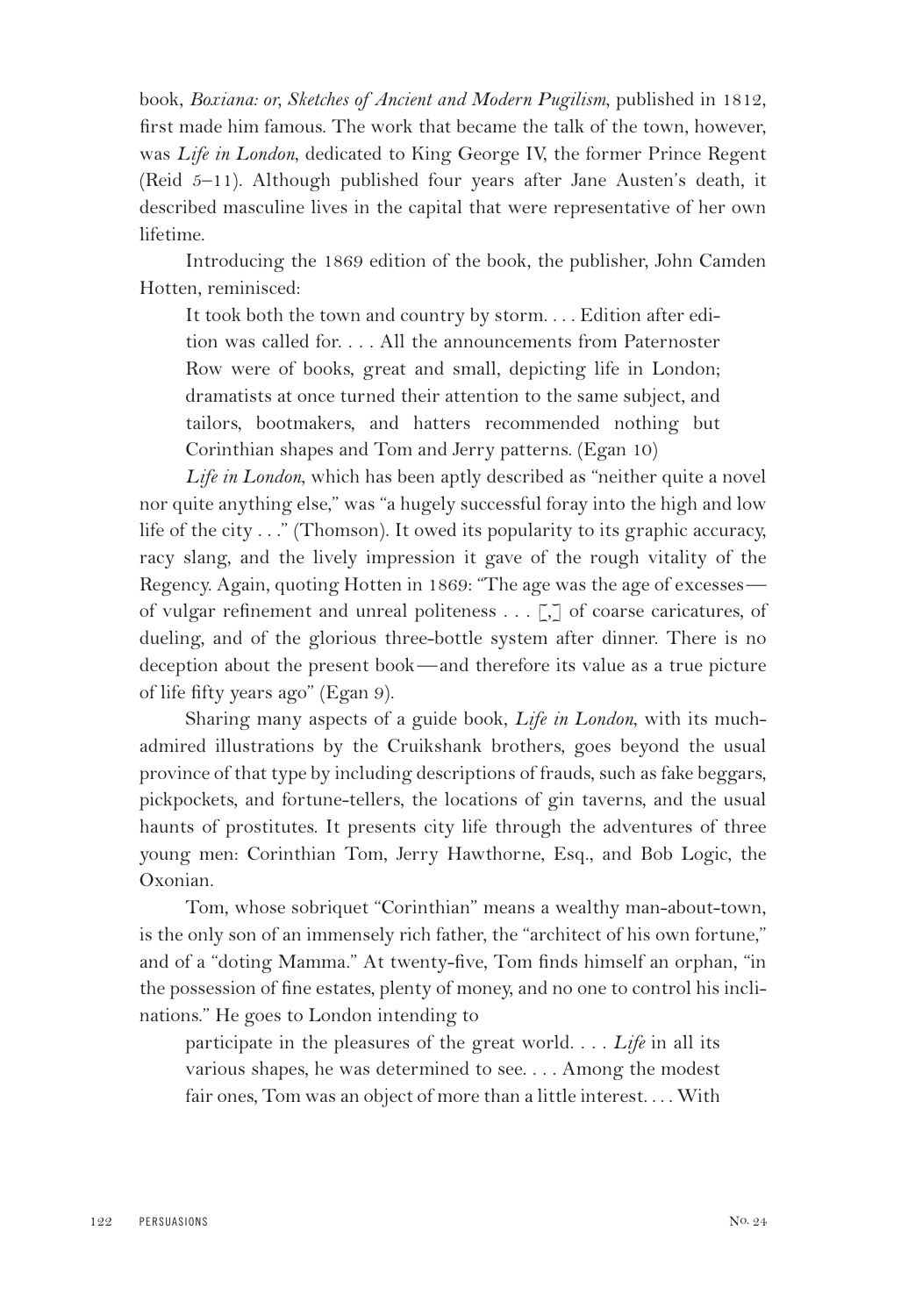a certain class of the sex, better known by the higher order of "Cyprians", the weight of Tom's purse had gone before him and in his visits to the Opera, the Theatres, and other places of public resort, lures were held out to ensnare, captivate, and secure him.

 $\ldots$  (71, 76)

In London, Tom becomes acquainted with Robert Logic, the Oxonian, who has "no ambition to shine through scholarship." He has been "out on the town" for several years, and no one "had been more industrious towards *destroying* a fine constitution, or endeavoring to reduce a long purse, than he had." With his "high spirit, lively ideas of taste and style," and complete selfpossession, he makes a strong impression on Tom, who proves an apt pupil. His dissipated life having finally told on his own constitution, Tom decides to visit the Somerset estate of his uncle, Squire Hawthorne. There he becomes fast friends with his cousin Jerry, a typical young country gentleman: "JERRY was fond of a bit of fun—as gay as a lark—openhearted—generous and unsuspecting. . . . At *hunting* and *shooting* he would not yield the palm to anyone. . . . In throwing a *quoit* he exhibited great strength and dexterity. . . . In convivial scenes, no one made himself more jolly . . . (134–35).

Tom prevails upon his uncle to allow Jerry to accompany him back to London, where the broad-backed young countryman is outfitted in the latest city fashions by Mr. Primefit of Regent Street. The two friends then make their appearance at Hyde Park, described by Tom as the "Show-Shop of the Metropolis." As they ride along, Jerry is impressed by the "long line of dashing equipages, rattling along" and, especially, by a splendid one, in which are seated "a plump, rosy, middle-aged female, richly attired, accompanied by three beautiful girls . . . in the highest style of fashion." Naively, Jerry takes them for a "Mamma and her three daughters," but Logic, who has joined them, informs him that they are "Cyprians" with their Madam (203–08).

And so, their life in London has begun. The three friends visit the Drury Lane Theatre, taking a mere glimpse of the play; they soon "bustle" into the saloon, or lobby, where they are surrounded by "numbers of the gay *Cyprians*," who nightly frequent this place in search of customers. Later that evening, Tom suggests going to a "Sluicery"—a gin-shop, in the slums. This is, indeed, a specimen of the "low life" of the capital, patronized by prostitutes such as Gateway Peg, "a fine but afflicting portrait" of the rapid degeneration from virtue to vice. This "*lump* of infamy was once a well-known toast among the *bon vivants* for her elegance of person." When Tom and Jerry, rather tipsy, leave the gin-shop to stroll into a coffeehouse, they find a Hogarthian picture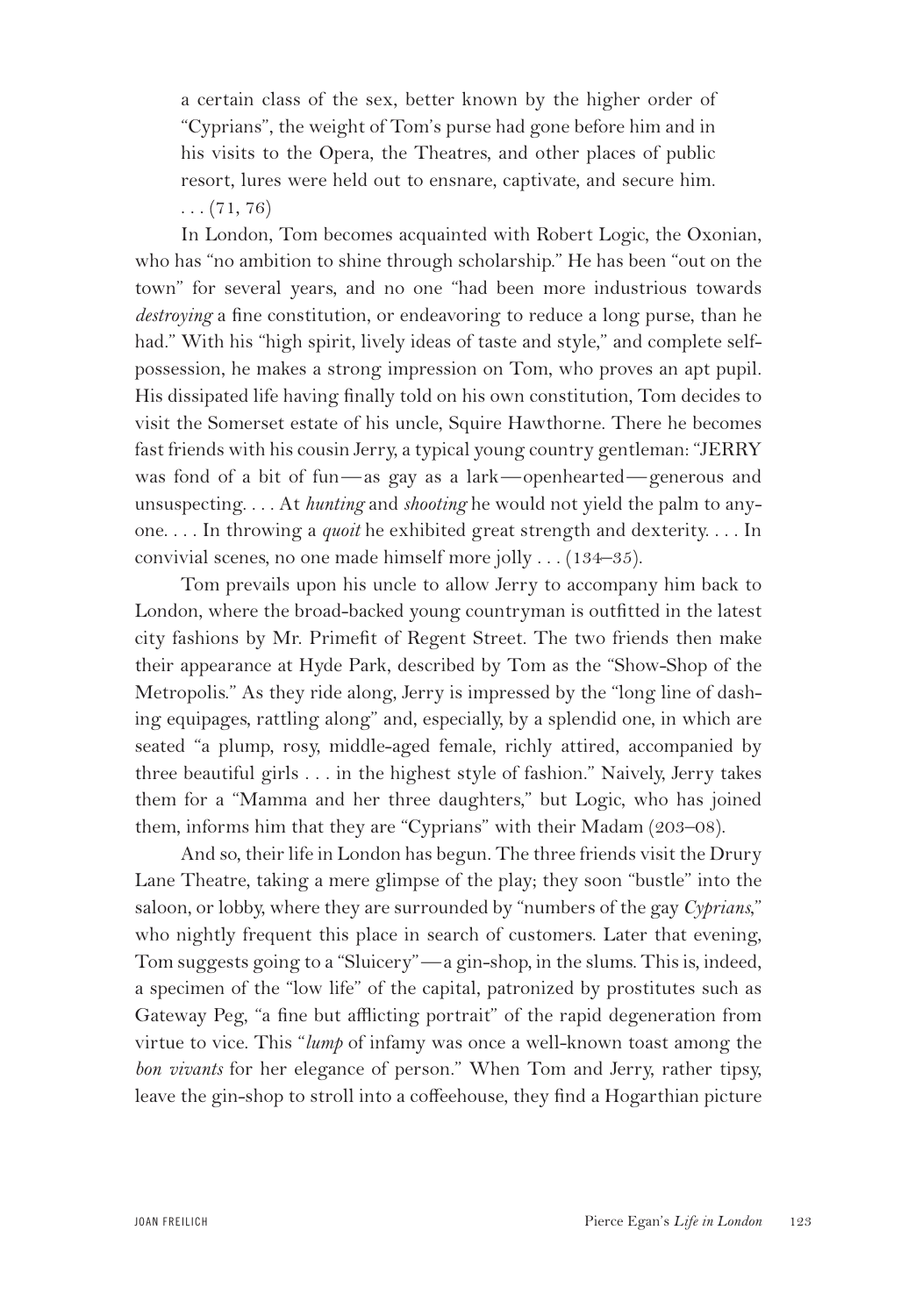of "drunkenness, beggary, lewdness, and carelessness." The customers stare at the two "*Swells*," the prostitutes "ogle" them, and, as they leave, they are provoked into a brawl by some roughnecks. The Watch is summoned—for there is, as yet, no London police force. "Lots of Charleys came toddling up," overpowering the two and taking them to the Watchouse, from which they are discharged upon bail. The next day, the magistrate orders the two to make good the damages to the watchmen before being permitted to return home.

Next, the three young men attend the Masquerade Supper at the Opera House. Jerry attempts an assignation with a masqued lady but has to retire when her husband approaches. At the end of the evening, the friends separate. "Where they *went* or how they *spent* their time, is not worth the trouble of inquiring; let it suffice it to say that [none of them] found their way to Corinthian House [Tom's residence] on bidding *adieu* to the Masquerade." This is not the only time when Egan broadly hints that the three friends have repaired to a brothel (250).

In the morning they visit the Bond Street rooms of the former boxing champion of England, Mr. Jackson, who now gives lessons in the art of selfdefense to gentlemen. The three of them then go to see the current champion, Mr. Thomas Cribb, and admire his silver trophy cup. As they are about to leave, a Cockney "dog-fancier" asks them whether they would like to see a combat between a ferocious little monkey, "*Jacco Maccacco*," and a succession of dogs, all bigger than he. The fight takes place at Westminster Pit; the place is patronized by a motley group of dustmen, lamplighters, coachmen, bakers, farmers and butchers—but also by barristers, honourables, sprigs of the nobility, and MPs—"all in one rude contact, jostling and pushing against each other . . . to procure a front seat." The stench is overwhelming, but they all gaze avidly as the monkey, with his sharp teeth, overcomes the fighting dogs of twice his size (258–60).

The day comes when Jerry is finally introduced to Tom's mistress, who resides in a small, but elegant, establishment. In an earlier chapter Tom's search for a suitable female companion had been touched upon. Tom had come to feel "a certain *vacuum* without the society of . . . a tender companion to occupy and interest his leisure moments." His difficulty lay in finding a woman "to correspond with his critical ideas of taste and elegance, so as not to reduce the reputation he had acquired in the *Beau Monde*, . . . one who seemed to feel, or pretended to feel, *intuitively* upon all subjects of taste and elegance." He was entranced by the beauty and style of the "Paradise of the West," and "like a true sportsman, his shots told, and the prize was borne off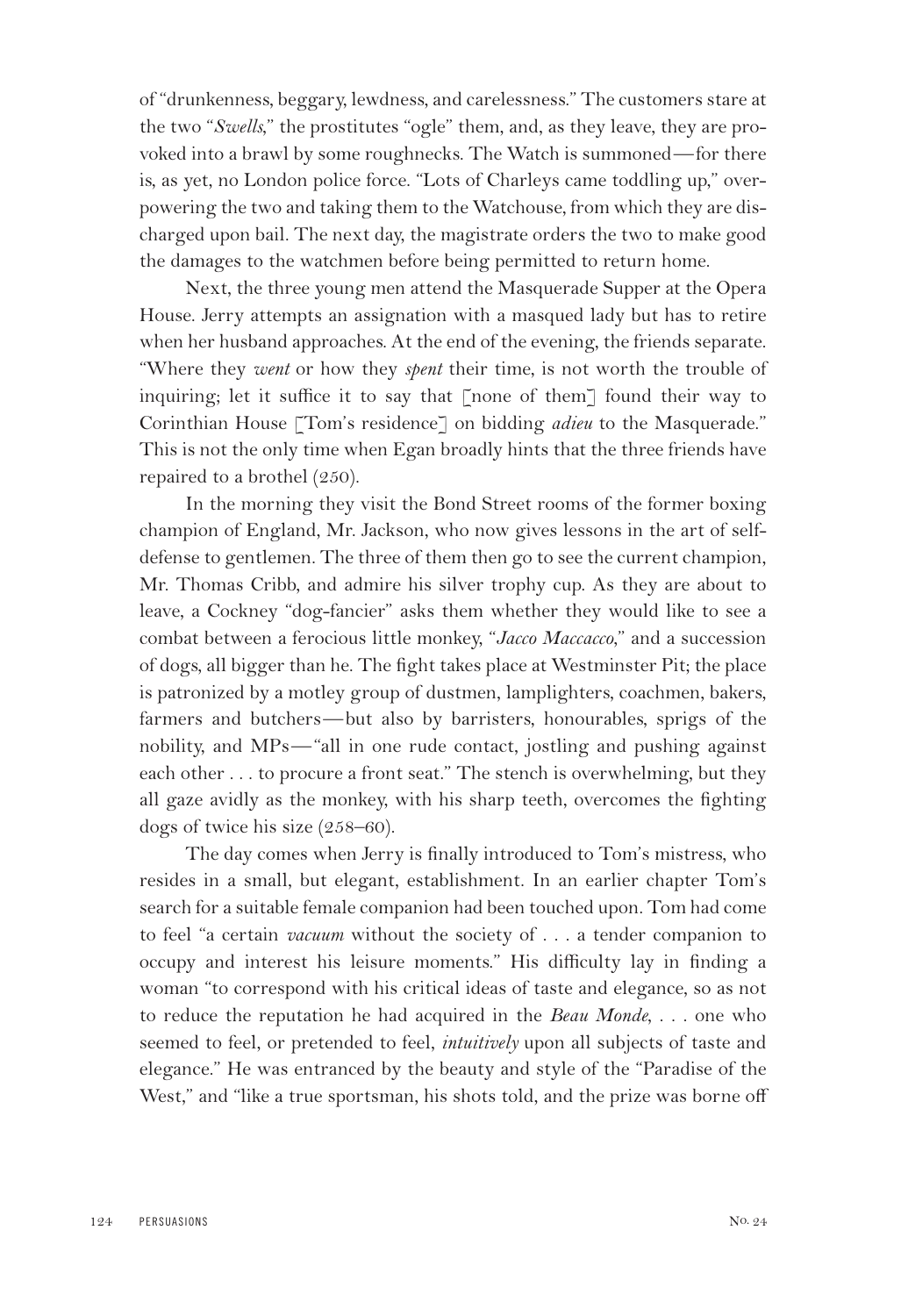in triumph. . . . Tom was the admiration and the envy of the *Ton*; and his *chère amie* . . . the lovely Miss Catherine, was soon distinguished by the name of Corinthian Kate" (119–21).

One can only speculate as to why the "lovely Miss Catherine," described by Egan as not having been seduced, but as "sinning with her eyes open," has given up her virginal respectability in order to become a rich man's mistress. Her family was probably humble; her marriage expectations limited; her love of luxurious living considerable.

In any event, Kate is a delightful hostess, together with her friend, Sue, when Tom brings Jerry and Logic to her home for tea. After refreshments, Bob requests, as a favor, that Kate and Tom would have the kindness to perform the new dance fashion, the "elegant but lascivious" waltz: "Jerry was too much attracted by the charms of lovely Sue to . . . spare the corner of one eye to view the superior dancing of Tom and Kate. . . . He thought that there was no bar to saying a thousand civil things to her; and more especially as she did not appear offended at any of his remarks" (286). Sue, who has been seduced and abandoned, is now looking for a new "protector"; she is not at all averse when Jerry insists on taking her home.

If Jane Austen writes from a feminine perspective, Pierce Egan's viewpoint is entirely masculine. In all the activities in which the three friends engage and all the places they frequent, they do so unaccompanied by ladies. (The one exception is when Tom and Jerry escort Kate and Sue to Carlton Place, the palace of the Prince Regent.) Tom does not take Kate to the opera, the theatre, or the Masquerade Ball—though he does buy her a diamond necklace to make this omission up to her! Kate passes her time waiting for Tom to return from his "rambles and sprees," meanwhile perfecting her accomplishments and surreptitiously consulting a gypsy fortune-teller in Sue's company. Tom and Jerry, who have followed them, consider the "old hag" just another metropolitan charlatan. Egan shares their view. He does not seem to feel the pathos—and neither do Tom and Jerry—implicit in this quest of the two young women. As kept mistresses, their fates are highly uncertain. Yet, Egan is fully aware of the usual destiny of fallen women.

The story continues with the three friends visiting the Condemned-Yard at Newgate Prison, where they watch the irons being knocked off the legs of a convict who is about to be hanged. From there they proceed to the Royal Stock Exchange, where Tom points out the merchants and bankers who are so vital to Britain's commercial dominance. They finish the day at "All-Max" in the East End, a slummy take-off on the exclusive Almack's in the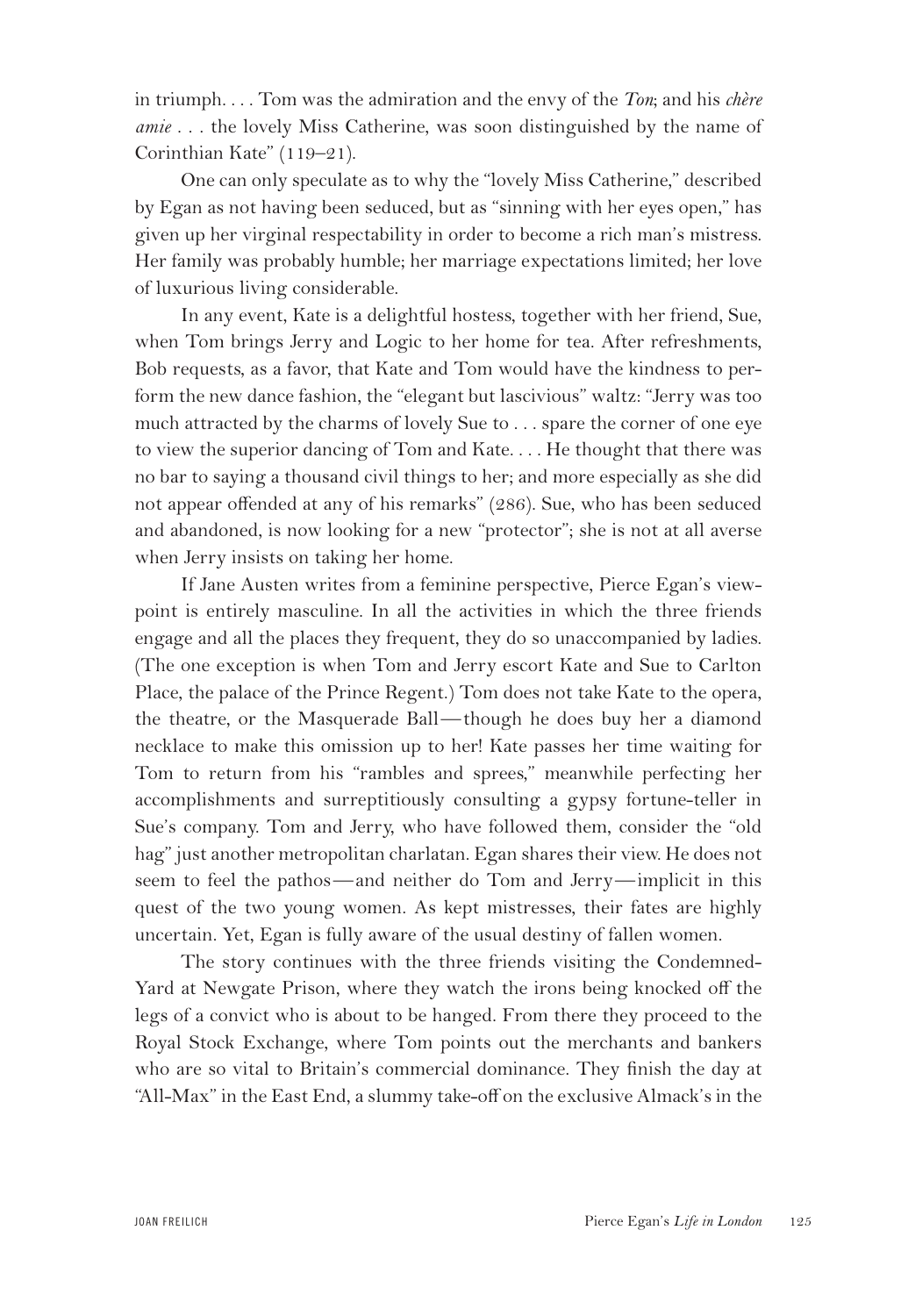fashionable West End: "All-Max required no introductions: people paired off and danced with one another according to fancy. . . . All was *happiness*, everybody free and easy. Lascars, jack tars, coal-heavers, dustmen . . . old and young, and a sprinkling of once-fine girls were all jigging together" (320–21).

*Tempus fugit* in the metropolis. Tom and Jerry "sport their blunt"—that is, win their bets, at the Royal Cockpit, but then lose their winnings to a group of card-sharks in a "friendly game of whist." A high point of London life is Vauxhall, which Tom considers "above anything in Paris" and which Bob Logic declares to be "the festival of love and harmony." Later the young men disguise themselves to be able to take part in a gathering of the Cadgers, professional beggars who pretend poverty and disability to "cadge" charitable donations from the unsuspicious (374–76).

Inevitably, Bob Logic is "blown up at *Point-Non-Plus*"—that is, he is broke and so heavily in debt that two arresting officers appear at his lodgings. He is obliged to accompany them to the "Whistling Shop on Board the Fleet" —the Fleet Street debtors' prison. Tom and Jerry visit him there, but, on the way home, are drenched in a cold downpour. Jerry becomes so ill that Dr. Please'em, the society physician, advises him to go home to Hawthorne Hall to recuperate. The story closes as Tom, with Bob, who has received permission to leave prison briefly, accompany Jerry to the White Horse Cellar in Piccadilly to take the stagecoach back to Somerset. As he is being driven off, he calls to them to give his regards to "the lovely Sue" (405–06).

Pierce Egan, a Londoner, wrote mainly about the capital. Jane Austen, country-bred, focuses her fiction on rural estates, country villages, and watering places, such as Bath and Lyme. *Sense and Sensibility* is the only one of her novels to have many of its scenes set in London. For Marianne and Elinor Dashwood, the months they spend there under the care of Mrs. Jennings are critical to their destinies. But Jane Bennet's stay in London with the Gardiners is only described in her letters to Elizabeth; it is not dramatized. The same is true of Lydia's sojourn there: at first in scandalous cohabitation with George Wickham; later in respectability with her aunt and uncle. Of all Austen's characters, only the Gardiners and the John Knightleys reside in London, although the Crawfords spend a great deal of their time there, as does Maria Bertram after her marriage. Charles Bingley goes there with his sisters, presumably for the season, but, like John Dashwood, is really a country squire. Mr. Darcy has a town house, but he is defined by his great estate, Pemberley. Only the gentlemen, such as Frank Churchill, Mr. Elton, and Mr. George Knightley—never the ladies—go to London on short visits. But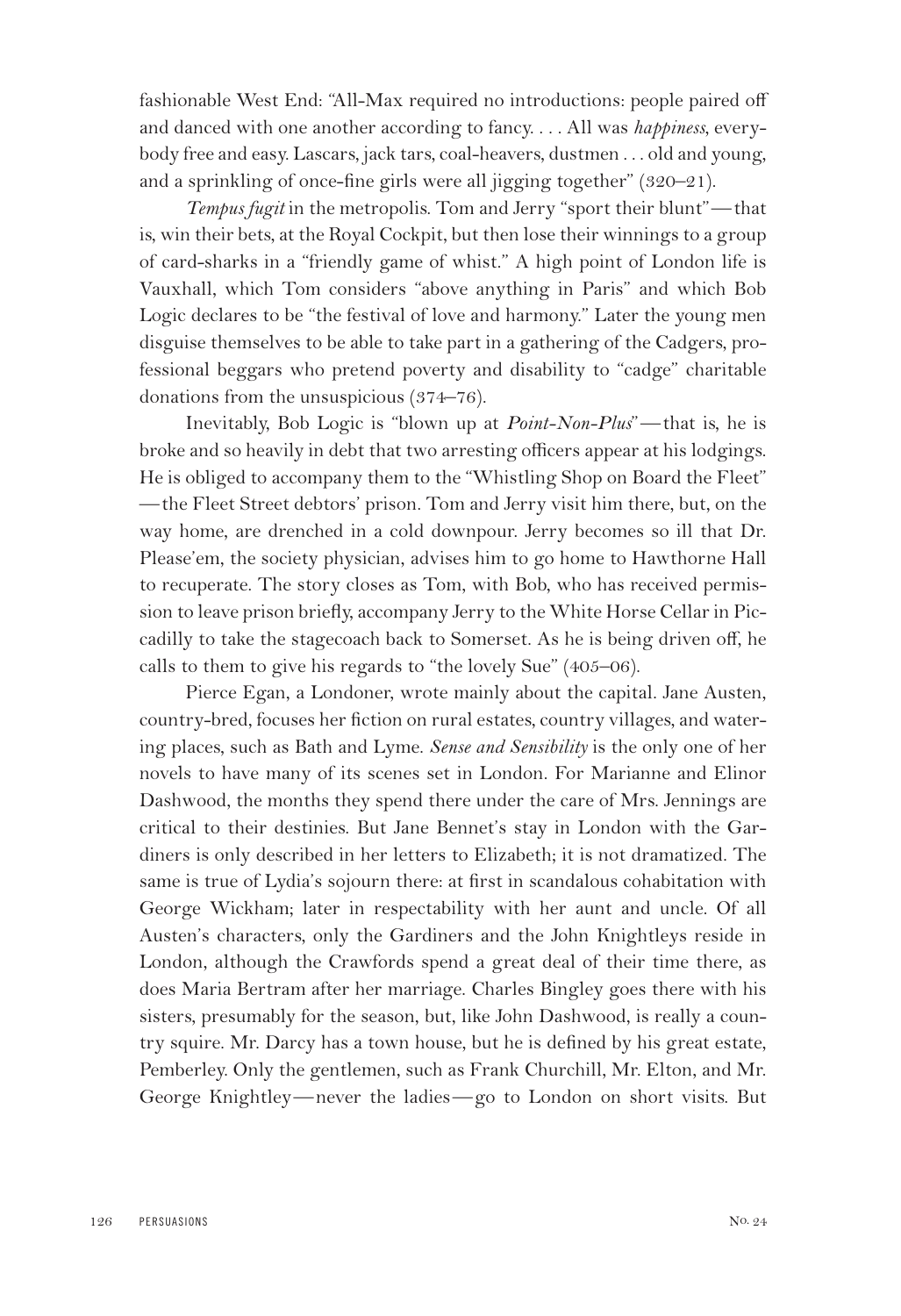what they do there, beyond having their hair cut, purchasing pianofortes, getting portraits framed, or seeing family, Jane Austen does not tell us.

Is this because she had no idea? Far from being a "country mouse," she knew London quite well. As Anne-Marie Edwards notes:

The first letter she writes to Cassandra from London is dated August 1796 and headed Cork Street. . . . London was generally reputed to be a city of sin. Impishly Jane writes: "I begin already to feel my morals corrupted."  $\lceil \ldots \rceil$  With her delight in people she could not help enjoying the variety of London society, the excitement of its busy streets and shops, and the pleasures of its theatres, concerts and galleries. . . . But she was fully aware that while a few of the city's inhabitants lived comfortably, . . . the majority competed for the means to live in conditions of appalling squalor. In *Sense and Sensibility* there is a vivid account of the sufferings and death of Colonel Brandon's childhood friend, Eliza, left destitute and friendless in London. . . . (283)

In later years Jane Austen spent some months in London. In 1811 she stayed with her favorite brother, Henry, and his wife, their cousin Eliza de Feuillide, at their home in Sloane Square, while she corrected the proofs of *Sense and Sensibility*. After Eliza's death in 1813, Henry moved into the city to live over the bank in which he was a partner. Jane came to keep him company. A few months later, Henry moved to Hans Square, a house with a pretty garden, almost surrounded by fields. Here, in 1814, Jane prepared *Mansfield Park* for its second edition, corrected the proofs of *Emma*, and continued to work on her new novel, *Persuasion*. Henry fell ill, and she nursed him devotedly. When he was better—and *Emma* published—she returned to Chawton: "Although she is primarily concerned with domestic life in country villages," Edwards says, "her knowledge and understanding of London enriches her work and gives greater depth and contrast to her characters. She was deeply concerned about the deficiency of moral standards in city life, and this concern is at the heart of *Mansfield Park*" (285).

London society in that novel is represented by the charming, lively, attractive, intelligent, but essentially corrupt Henry and Mary Crawford. They are both typical of the Regency period: Henry, carelessly amoral and cynical in his attitude towards women; Mary, mercenary and morally obtuse. They are in striking contrast, not only to Edmund Bertram and Fanny Price, but also to Mr. Darcy and Mr. Knightley. As Phillip Mason, in his book *The English Gentlemen: The Rise and Fall of an Ideal*, comments: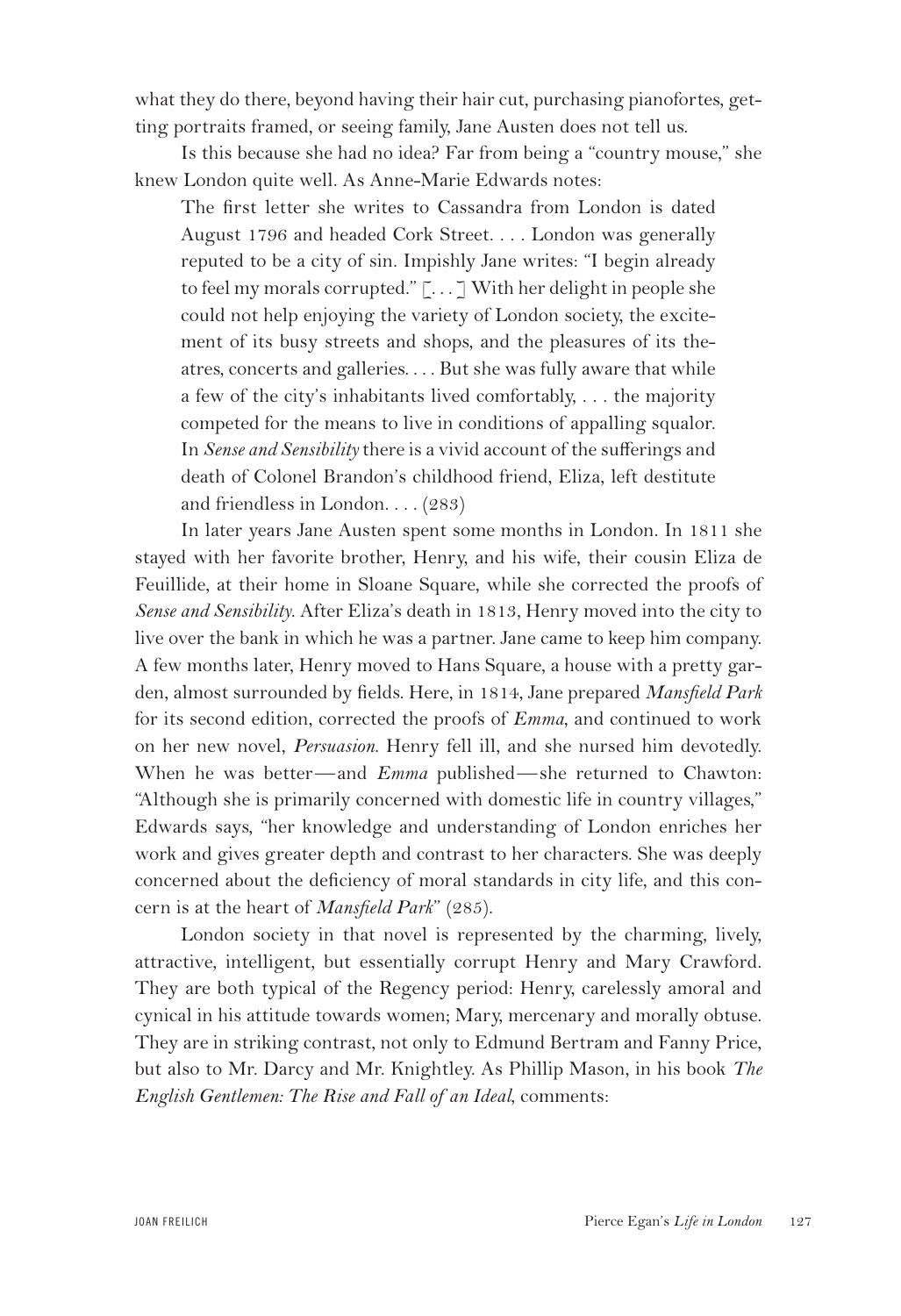Quite a different picture from Mr. Darcy or Mr. Knightley would have presented itself, if you mentioned the word "gentleman" to many of Miss Austen's fellow-citizens. They would think of the Corinthian, the sportsman, or the blood. Courage, pugnacity, readiness to take a risk, disregard for money—often reckless extravagance, often a callous disregard for the feelings of other people—these were the qualities of the eccentric sporting characters who flourished in the first half of the nineteenth century. Some of them were great nobles; some were wealthy squires. . . . Their behavior was not always decorous, but they were liked and admired. (81–82)

How aware was Jane Austen of this aspect of the life of her times? Roger Sales, in *Jane Austen and Representations of the Regency*, argues that her letters, early fiction such as *Lady Susan*, and major novels reflect a considerable knowledge of, and interest in, Regency scandals. She was, after all, a child of the outspoken eighteenth century, who came to maturity during a hardly more inhibited period. While George III lived a model family life, his sons, especially his heir, did not. The liaisons of the royal princes with actresses, who often were married women, were far from secret. The Prince Regent was probably a bigamist. His official marriage, to Caroline of Brunswick, was notorious for the unseemly behavior of both partners. That Jane Austen was fully cognizant of these goings-on is evident from her letter of February 16, 1813, to Martha Lloyd:

I suppose all the World is sitting in Judgment upon the Princess of Wales's letter. Poor woman, I shall support her as long as I can, because she *is* a woman, [and] because I hate her Husband—but I can hardly forgive her for calling herself "attached and affectionate" to a Man she must detest—[and] the intimacy said to subsist between herself and Lady Oxford is bad. . . . (*Letters*)

Lady Oxford is said to have boasted that she could not keep track of the various fathers of her children; currently, she was the mistress of Lord Byron.

In a much earlier letter, written in Bath on May 12, 1801, Jane had told Cassandra: "I am proud to say I have a very good eye at an adultress, for tho' repeatedly assured that another in the same party was the *She*, I fixed upon the right one from the first. . . . She is not so pretty as I expected; . . . she was highly rouged, [and] looked rather quietly and contentedly silly than anything else" (53). Her tone here is amused, rather than condemnatory. What a contrast to her attitude towards Maria Rushworth's adultery and elopement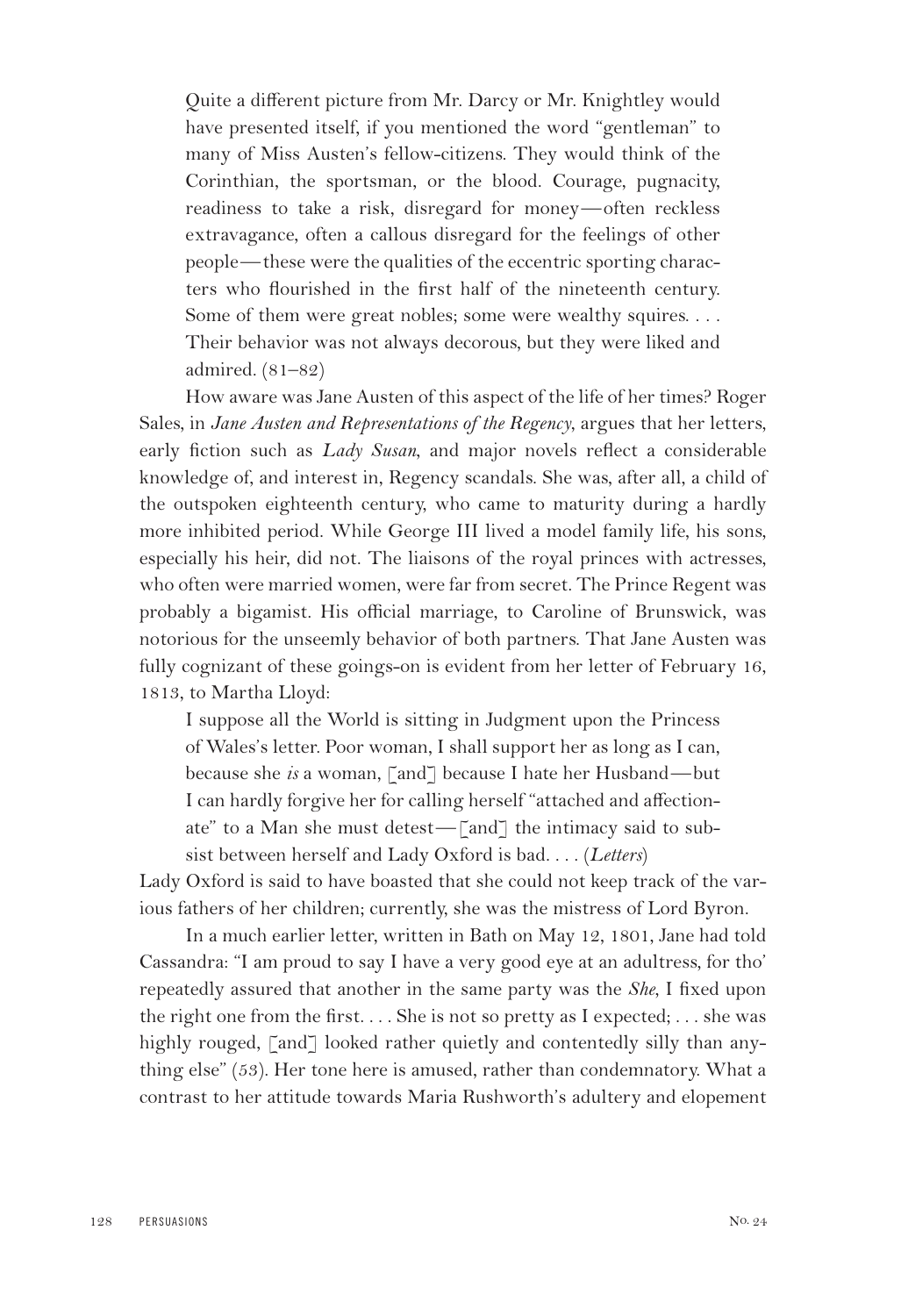with Henry Crawford as expressed in Edmund's relation to Fanny of his last interview with Mary Crawford:

"I cannot recall all her words. I would not dwell upon them if I could. Their substance was great anger at the *folly* of each. . . . Guess what I must have felt. To hear the woman whom—no harsher name than folly given!—So voluntarily, so freely, so coolly to canvas it!—No reluctance, no horror, no feminine—what shall I say—no modest loathings! This is what the world does." (*MP* 454–55)

*Mansfield Park*, completed in 1813, reflects the difference between the lighthearted girl of the 1801 letter and the thirty-eight year old spinster, perhaps writing under Evangelical influence. But even that novel confirms Sales's comment: "Austen appears to have been an avid reader of newspapers. . . . [She] was also particularly interested in what [they] had to say about high society scandals" (38). Here is her parody of such articles in the newspaper item Fanny's father chances upon in Portsmouth and gives her to read:

"[I]t was with infinite concern the newspaper had to announce to the world, a matrimonial *fracas* in the family of Mr. R. of Wimpole Street; the beautiful Mrs. R. . . . having quitted her husband's roof in company with the well known and captivating Mr. C., the intimate friend and associate of Mr. R., and it was not known, even to the editor of the newspaper, whither they were gone." (*MP* 440)

Edmund attributes Mary Crawford's moral obtuseness to her upbringing. Her uncle and guardian, Admiral Crawford, was "a man of vicious conduct" who, after his wife's death, "chose, instead of retaining his niece, to bring his mistress under his own roof." This open flouting of an illicit relationship was especially shocking. At a dinner party Mary remarks that, while living in her uncle's home, "of Rears and Vices I saw enough." Though she immediately prays that she "may not be suspected of a pun," it is clear by her disclaimer that she is aware of having made one. Yet, ultimately, it was Austen who thought of that pun and put it into Mary's mouth! No wonder her niece, Fanny Knight, by that time an elderly Victorian lady, thought her Aunt Jane somewhat "coarse." Times were changing, even as early as 1818, when Lady Susan O'Brien commented on the way Regency frankness was being replaced by more euphemistic language: "No one can say 'breeding' or 'with child' or 'lying in' without being thought indelicate. 'In the family way' and 'confinement' have taken their place" (Sales 9).

Many of Austen's males are unabashedly Regency types. The fop,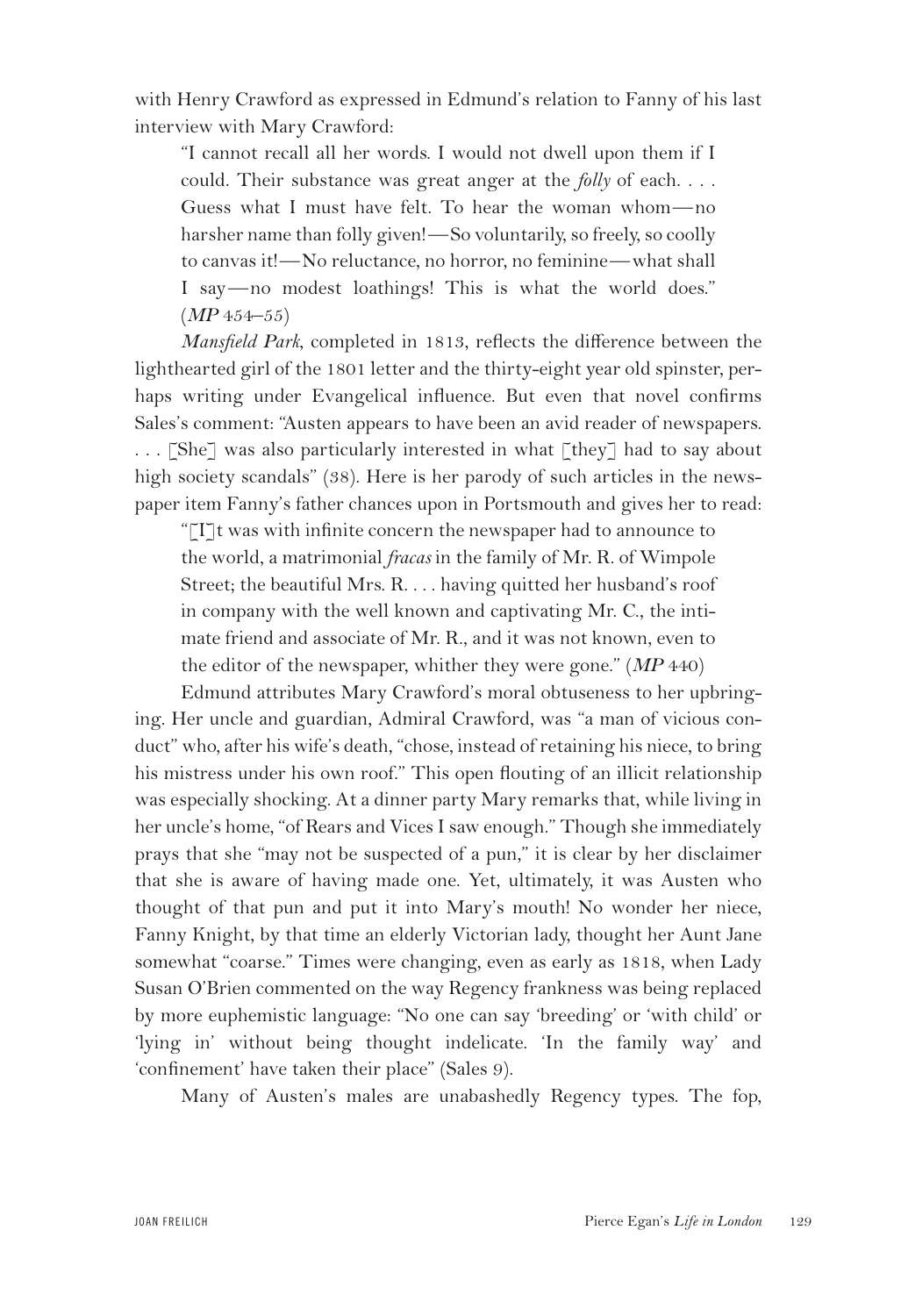Robert Ferrars, devotes most of his limited intelligence to questions of dress. Vain old Sir Walter Elliot is forever admiring himself in front of the mirror. Frank Churchill rides sixteen miles into London in pursuit of a fashionable haircut. All three are representatives of the Regency dandy, exemplified by Beau Brummell (1768–1840). He established himself, while living in Mayfair on a private income, as "the emperor of an exclusive, or exquisite, cult that was committed to preserving social distinction, discrimination and distance. . . . He used charm combined with terror as his weapons. He was a butterfly with a sting, who had to amuse his spectators as well as abuse them" (Sales 73). Brummell actually mounted a challenge to the Prince Regent's leadership of society. He made a profession out of idleness.

Henry Crawford is a "selfish dandy, who occasionally speaks in French, invades Mansfield, and then parades about in Portsmouth, of all places." England was still at war with France, and Jane Austen may be suggesting that the idle Henry lacks the patriotism of William Price, "who has known every variety of danger that sea and war could afford." Because little is written about Henry's dress, one might not consider him a dandy, but Sales presents a convincing case:

The evidence of his dandyism is provided both by his mode of address and accompanying gestures, rather than his dress itself. Some of his off-the-cuff remarks have all the arrogance of Brummell himself. . . . There are frequent references to his habit of making elegant bows. . . . His behavior is technically correct and yet there is a strong hint that it hovers on the dividing line between social poise and theatrical pose. . . . Henry hovers, like Brummell, on the verge of insolence. (108)

Tom Bertram is a Regency sportsman whose style of living resembles that of Egan's Corinthian Tom. He is an elder son "who follows the profession of pleasure and thus runs up debts. He gambles on horses, and so ends up gambling on both his own and Edmund's inheritance" (71). Eventually, Tom's dissipation brings him close to death:

He returns home after time spent at the races and at watering places, amid parties and friends. . . . The Honourable John Yates, although only a casual acquaintance of ten days' standing, is regarded by Tom . . . as an "intimate friend" after they meet at Weymouth. Sir Thomas, on his return, takes a particular dislike to the dandified, aristocratic Yates, as well as to his eldest son's general habit of picking up a large number of . . . undesirable male friends. (94, 100)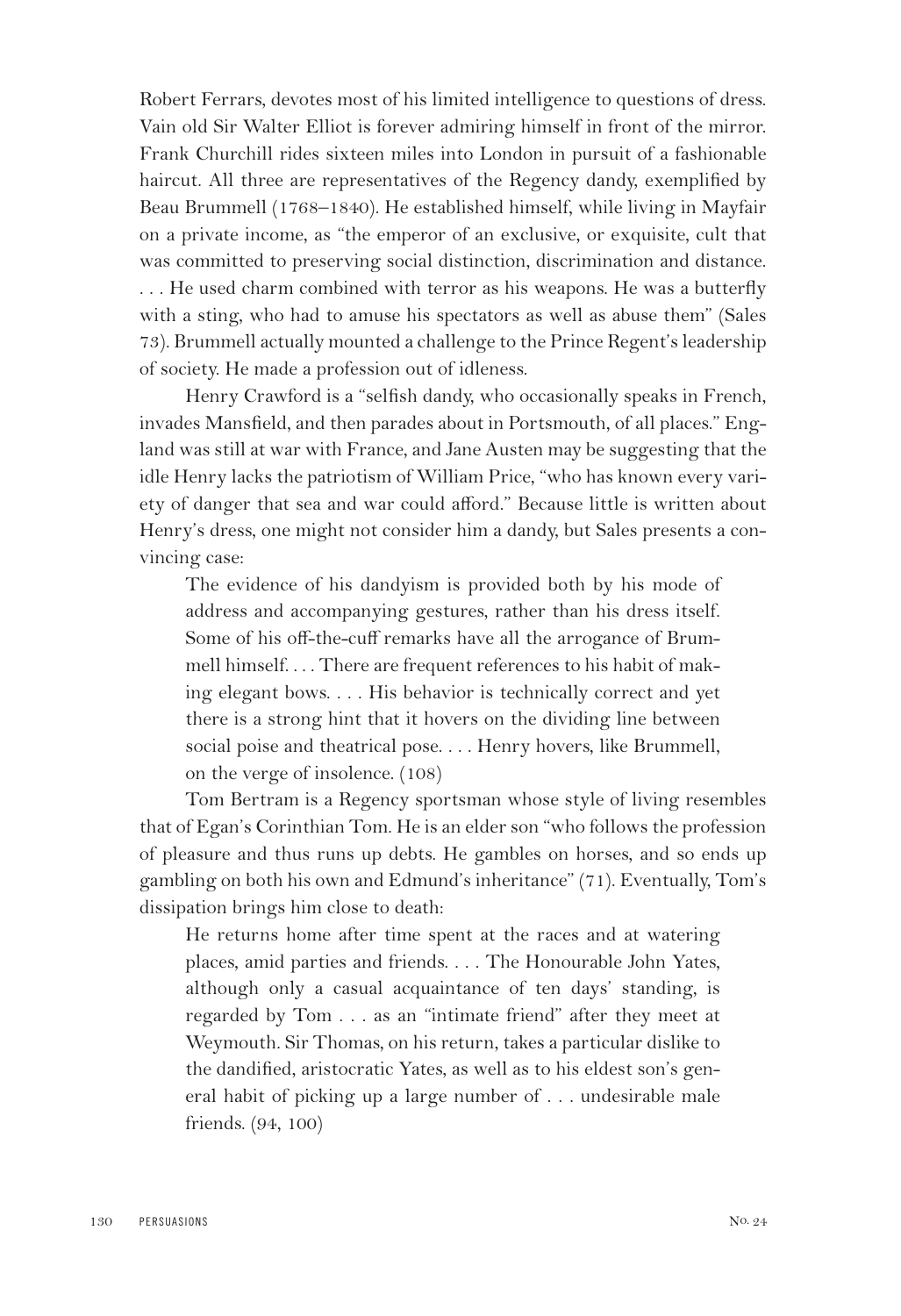He goes from London to Newmarket, a racing town, where "a neglected fall and a good deal of drinking, had brought on a fever." He is taken home to Mansfield by his brother Edmund in a state of collapse reminiscent of Jerry Hawthorne's near the close of *Life in London*.

Many of Austen's novels refer to sexual improprieties, common to her times. The dashing Willoughby, loved by Marianne, has seduced and abandoned Colonel Brandon's ward, Eliza. Brandon himself is the victim of Mrs. Jennings's careless gossip; she supposes Eliza to be his illegitimate daughter. George Wickham almost succeeds in persuading the fifteen-year-old heiress, Georgiana Darcy, to run away with him. A year later he seduces sixteen-yearold Lydia Bennet, hiding with her—and from his creditors—in London. Emma, abetted by Frank Churchill, mischievously imagines an illicit attachment between the married Mr. Dixon and Jane Fairfax. And *Persuasion* ends with the elopement of Mr. William Elliot and the calculating Mrs. Penelope Clay, a widow who certainly "sins with her eyes open," to quote Pierce Egan.

Unlike Richardson, Fielding, and other great eighteenth-century male novelists, Jane Austen never presents a sexual scene dramatically. She always refers to it indirectly, either through letters or in narration. (Her reticence in romantic matters has often been remarked; it is frustrating to many readers that she does not tell us *what* Emma said when Mr. Knightley told her he loved her!)

As the sister of so many brothers, Jane Austen was naturally familiar with some masculine activities, attitudes, interests, and behavior. Her more admirable male characters probably resembled the men in her family. Captain Wentworth and William Price are naval officers, like her brothers, Francis and Charles. Sir Thomas Bertram, Colonel Brandon, Mr. Darcy, and Mr. Knightley are landowners, like her brother Edward. Most of her fictional gentlemen spend much of their time in the country, attending to their duties. Her less admirable men, such as Frank Churchill, Tom Bertram, and Henry Crawford, pass a considerable amount of their time in London. What do they do there? Pierce Egan gives some answers.

Like Corinthian Tom and Jerry Hawthorne, they may ride in the park, buy or sell a horse at Tattersall's, take boxing or fencing lessons, visit the opera or play—for whatever reasons. They may also engage in heavy drinking, bet on dogs, cocks, or horses, play at cards for high stakes, or go slumming. They may keep a mistress in town. We know that Admiral Crawford has done so and that William Elliot is about to. Finally, they may frequent brothels. In Egan's words: "And it is in the Metropolis that *prostitution* is so profitable a business, and conducted so openly, that hundreds of persons keep